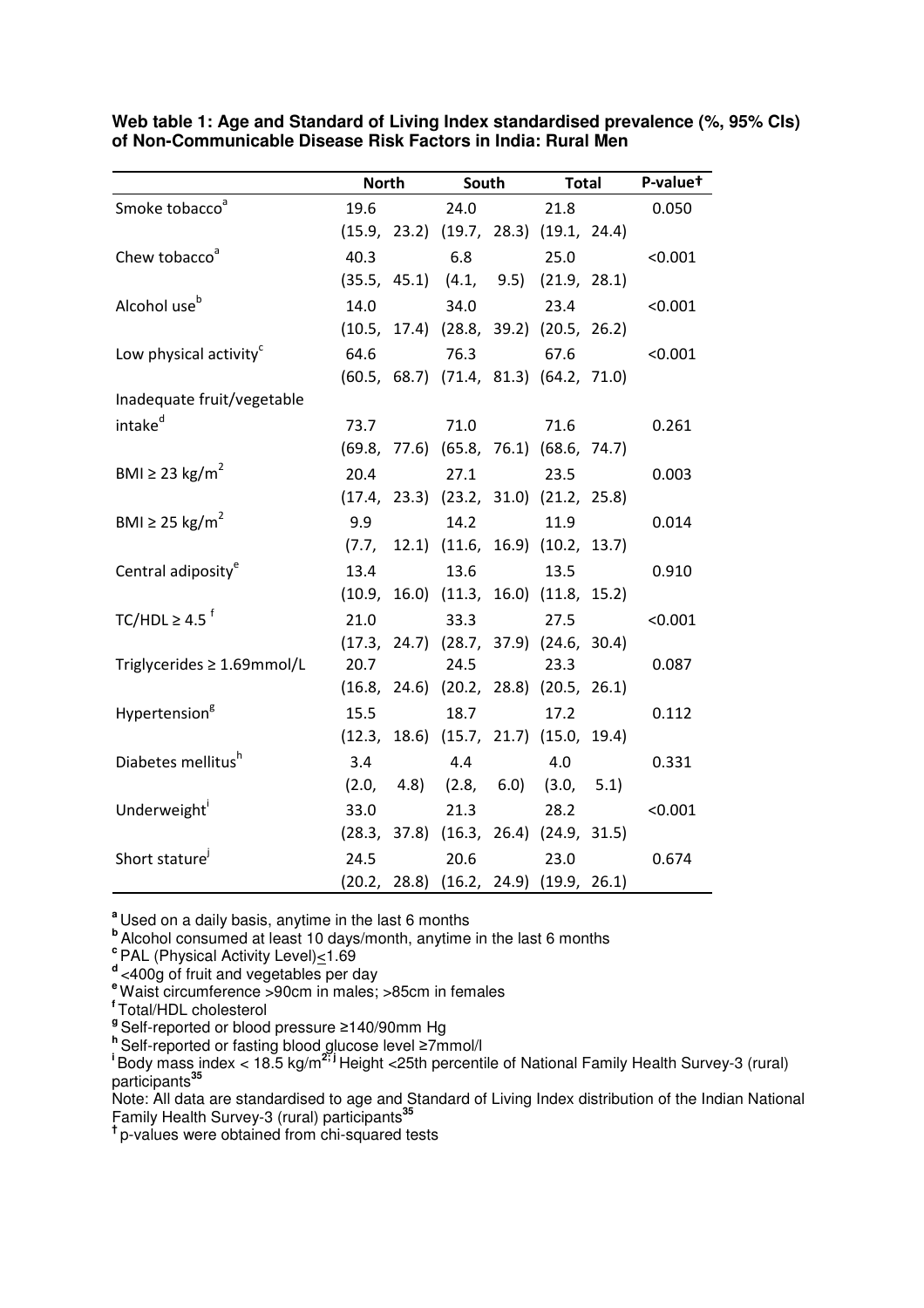|                                    | <b>North</b> |            | South                                        |            | <b>Total</b>        |      | P-value |
|------------------------------------|--------------|------------|----------------------------------------------|------------|---------------------|------|---------|
| Smoke tobacco <sup>a</sup>         | 0.5          |            | 0.8                                          |            | 0.9                 |      | 0.692   |
|                                    | (0.0,        | (1.3)      | (0.0,                                        | 1.9)       | (0.0, 0.0)          | 1.8) |         |
| Chew tobacco <sup>a</sup>          | 5.8          |            | 5.0                                          |            | 4.9                 |      | 0.702   |
|                                    |              | (3.1, 8.6) |                                              | (2.9, 7.2) | (2.9, 6.9)          |      |         |
| Alcohol use <sup>b</sup>           | 0.2          |            | 12.6                                         |            | 6.9                 |      | < 0.001 |
|                                    | (0.0,        | (0.7)      | (7.1,                                        |            | $18.1$ $(3.9, 9.9)$ |      |         |
| Low physical activity <sup>c</sup> | 67.3         |            | 68.2                                         |            | 71.1                |      | 0.855   |
|                                    |              |            | $(61.1, 73.5)$ $(62.3, 74.0)$ $(65.3, 76.9)$ |            |                     |      |         |
| Inadequate fruit/vegetable         |              |            |                                              |            |                     |      |         |
| intake <sup>d</sup>                | 72.3         |            | 75.5                                         |            | 76.6                |      | 0.392   |
|                                    |              |            | $(65.1, 79.5)$ $(69.1, 81.8)$ $(71.3, 81.9)$ |            |                     |      |         |
| BMI $\geq$ 23 kg/m <sup>2</sup>    | 21.9         |            | 34.8                                         |            | 30.3                |      | < 0.001 |
|                                    |              |            | $(16.5, 27.4)$ $(28.9, 40.7)$ $(26.4, 34.3)$ |            |                     |      |         |
| BMI $\geq$ 25 kg/m <sup>2</sup>    | 12.9         |            | 24.0                                         |            | 19.8                |      | 0.001   |
|                                    |              |            | $(8.7, 17.2)$ $(18.5, 29.6)$ $(16.5, 23.2)$  |            |                     |      |         |
| Central adiposity <sup>e</sup>     | 7.6          |            | 15.4                                         |            | 13.2                |      | 0.008   |
|                                    |              |            | $(4.2, 10.9)$ $(11.6, 19.1)$ $(10.5, 15.8)$  |            |                     |      |         |
| TC/HDL $\geq 4.5$ <sup>f</sup>     | 19.6         |            | 32.3                                         |            | 31.3                |      | 0.001   |
|                                    |              |            | $(13.8, 25.4)$ $(27.6, 37.1)$ $(27.1, 35.5)$ |            |                     |      |         |
| Triglycerides ≥ 1.69mmol/L         | 15.7         |            | 29.4                                         |            | 25.6                |      | < 0.001 |
|                                    |              |            | $(10.6, 20.7)$ $(22.1, 36.7)$ $(20.6, 30.7)$ |            |                     |      |         |
| Hypertension <sup>g</sup>          | 9.3          |            | 20.0                                         |            | 18.5                |      | < 0.001 |
|                                    |              |            | $(5.4, 13.2)$ $(16.6, 23.3)$ $(15.2, 21.7)$  |            |                     |      |         |
| Diabetes mellitus <sup>h</sup>     | 2.5          |            | 4.5                                          |            | 4.2                 |      | 0.199   |
|                                    |              |            | $(0.8, 4.2)$ $(2.7, 6.4)$ $(2.6, 5.8)$       |            |                     |      |         |
| Underweight <sup>1</sup>           | 34.4         |            | 21.7                                         |            | 25.0                |      | < 0.001 |
|                                    |              |            | $(28.2, 40.6)$ $(13.4, 30.1)$ $(19.7, 30.4)$ |            |                     |      |         |
| Short stature <sup>j</sup>         | 25.7         |            | 27.0                                         |            | 28.3                |      | 0.699   |
|                                    |              |            | $(17.9, 33.5)$ $(19.0, 35.0)$ $(22.5, 34.1)$ |            |                     |      |         |

**Web table 2: Age and Standard of Living Index standardised prevalence (%, 95% CIs) of Non-Communicable Disease Risk Factors in India: Rural Women** 

**<sup>a</sup>**Used on a daily basis, anytime in the last 6 months

**b**<br>Alcohol consumed at least 10 days/month, anytime in the last 6 months

**<sup>c</sup>**PAL (Physical Activity Level)<1.69

d<sub><400g</sub> of fruit and vegetables per day

**<sup>e</sup>**Waist circumference >90cm in males; >85cm in females

**<sup>f</sup>**Total/HDL cholesterol

grown in the transferred or blood pressure ≥140/90mm Hg

**<sup>h</sup>**Self-reported or fasting blood glucose level ≥7mmol/l

**<sup>i</sup>**Body mass index < 18.5 kg/m**2; j** Height <25th percentile of National Family Health Survey-3 (rural) participants**<sup>35</sup>**

Note: All data are standardised to age and Standard of Living Index distribution of the Indian National Family Health Survey-3 (rural) participants**<sup>35</sup>**

**†** p-values were obtained from chi-squared tests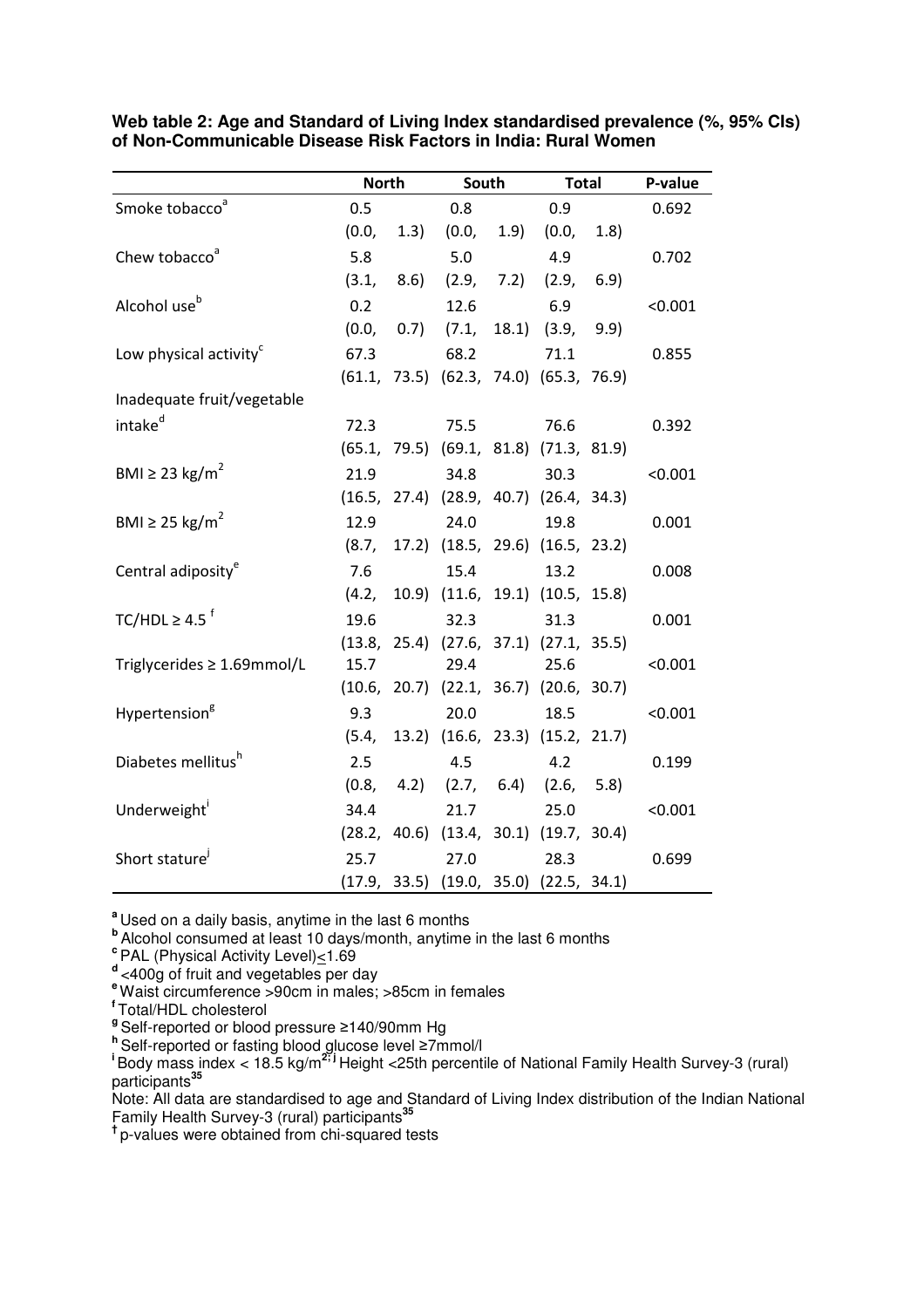| Participants | Non participants | p-value |  |
|--------------|------------------|---------|--|
|              |                  |         |  |
| (n=1980)     | $(n=2541)$       |         |  |
| 53           | 60               | < 0.001 |  |
| 93           | 94               | 0.1     |  |
| 19           | 21               | 0.1     |  |
|              |                  |         |  |
| 20           | 16               | 0.01    |  |
| 98           | 98               | 0.8     |  |
| 42.6(8.6)    | 43.4 (9.3)       | < 0.001 |  |
| 6(3, 10)     | 6(3, 12)         | 0.3     |  |
|              |                  |         |  |
|              |                  |         |  |

## **Web table 3: Comparison of responder and non-responder factory participants**

<sup>†</sup> Responders are participants (factory workers or spouse) who attended the clinic along with their rural sibling; non-responders are eligible participants (factory worker or spouse) who did not attend the clinic (the number is three less than that used in the main analyses since three rural siblings came without the factory worker)

‡ Self-reported high blood pressure, heart disease, diabetes or stroke